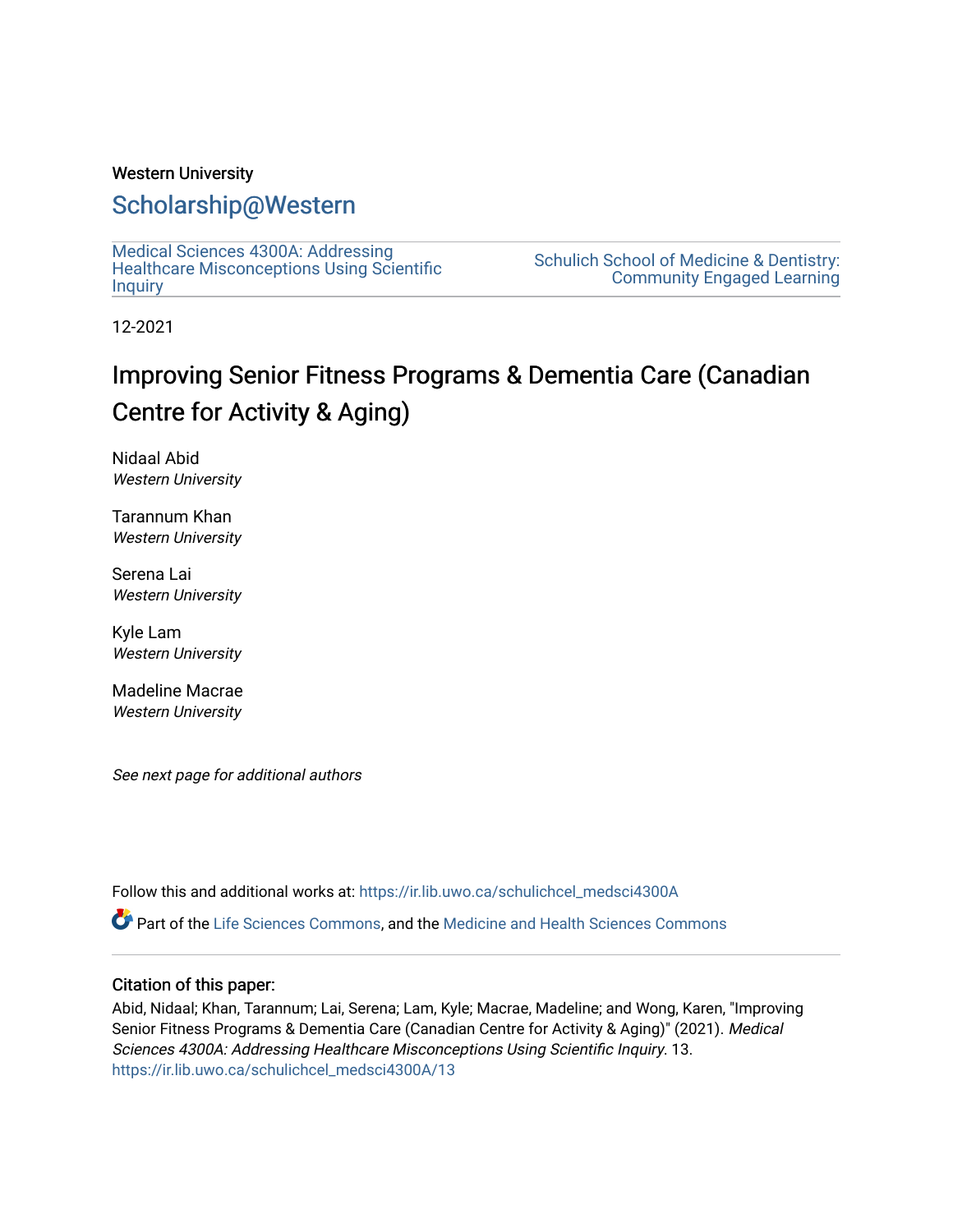### Authors

Nidaal Abid, Tarannum Khan, Serena Lai, Kyle Lam, Madeline Macrae, and Karen Wong